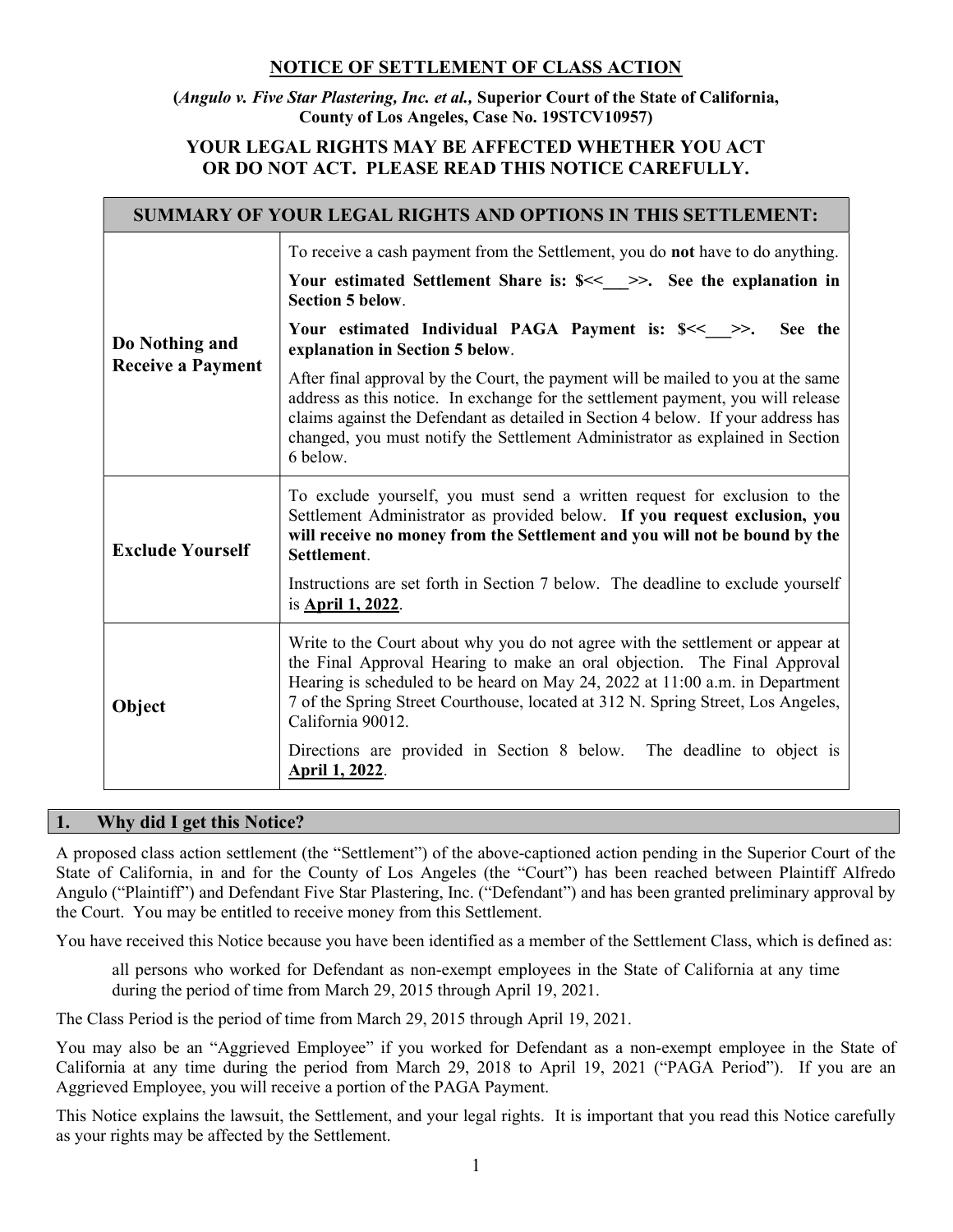### 2. What is this class action lawsuit about?

On March 29, 2019, Plaintiff Alfredo Angulo filed suit in the Superior Court of the State of California, County of Los Angeles, against Defendant Five Star Plastering, Inc. (Case No. 19STCV10957) on behalf of a class of all non-exempt California hourly employees, which was amended on June 19, 2019, for multiple wage and hour claims for failure to pay wages for all times worked at the minimum and overtime wages, failure to include all remuneration in calculating overtime rate of pay, failure to authorize or permit meal periods, failure to authorize or permit rest periods, failure to provide complete and accurate wage statements, failure to timely pay all earned wages due at the time of separation of employment, and claims under the UCL and PAGA.

Thereafter, the parties attended a full-day private mediation on February 19, 2021 with well-respected class action mediator Todd Smith, Esq. and reached the settlement described herein.

Defendant denies and disputes all of the claims. Specifically, Defendant contends that Plaintiff and the Class Members were properly compensated for wages under California law; that Plaintiff and the Class Members were provided with all wages (including minimum and overtime wages) and meal and rest periods in compliance with California law; that Defendant complied with California wage statement requirements; that Defendant is not liable for any of the penalties claimed or that could be claimed in the Action; and that the Action cannot be maintained as a class and/or representative action.

The Court granted preliminary approval of the Settlement on January 21, 2022. At that time, the Court also preliminarily approved the Plaintiff to serve as the Class Representative, and for Joseph Lavi, Vincent C. Granberry, and Melissa A. Huether of Lavi & Ebrahimian, LLP to serve as Class Counsel.

#### 3. What are the terms of the Settlement?

Gross Settlement Amount. Defendant has agreed to pay Four Hundred Fifty Thousand Dollars (\$450,000) (the "Gross Settlement Amount") with no reversion to fund the settlement of the Action. The Gross Settlement Amount includes all payments of Settlement Shares to Class Members contemplated by the Settlement, the Settlement Administration Expenses, Attorneys' Fees and Costs to Class Counsel, and Service Payment, and payments made with respect to settlement of PAGA claims. Any employer-side payroll taxes on the portion of the Settlement Shares allocated to wages shall be separately paid by Defendant.

Within ten (10) days following the Effective Date, Defendant will fund the Gross Settlement Amount by depositing the money with the Settlement Administrator. "Effective Date" means the date the Judgment is no longer subject to appeal. Fifteen (15) days after the settlement is funded, the Settlement Administrator will mail checks for the Individual Settlement Payments to Participating Class Members.

Amounts to be Paid From the Gross Settlement Amount. The Settlement provides for certain payments to be made from the Gross Settlement Amount as follows, which will be subject to final Court approval, and which will be deducted from the Gross Settlement Amount before Individual Settlement Shares are paid to Class Members who do not submit a valid and timely Request for Exclusion ("Participating Class Members"):

- Settlement Administration Expenses. Payment to the Settlement Administrator, not to exceed \$10,000, for expenses, including without limitation, expenses of notifying the Class Members of the Settlement, and distributing Individual Settlement Payments and tax forms.
- Attorneys' Fees and Costs to Class Counsel. Payment to Class Counsel of reasonable attorneys' fees not to exceed thirty-three and one-third (33 and 1/3%) of the Gross Settlement Amount, which is presently \$150,000, and an additional amount to reimburse actual litigation costs incurred by the Plaintiff not to exceed \$10,000. Class Counsel has been prosecuting the Action on behalf of Plaintiff and the Class on a contingency fee basis (that is, without being paid any money) and has been paying all litigation costs and expenses.
- Service Payment. Service Payment in an amount not to exceed Eight Thousand Nine Hundred Dollars (\$8,900.00) to Plaintiff, or such lesser amount as may be approved by the Court, to compensate him for services on behalf of the Class in initiating and prosecuting the Action, and for the risks he undertook.
- PAGA Payment. A PAGA Payment of \$30,000 out of the Gross Settlement Amount, which shall be allocated 75% (\$22,500) to the LWDA as the LWDA's share of the settlement of civil penalties paid under this Agreement pursuant to the PAGA and 25% (\$7,500) will be distributed to the Aggrieved Employees ("Aggrieved Employees' Portion") based on the number of pay periods each worked during the PAGA period.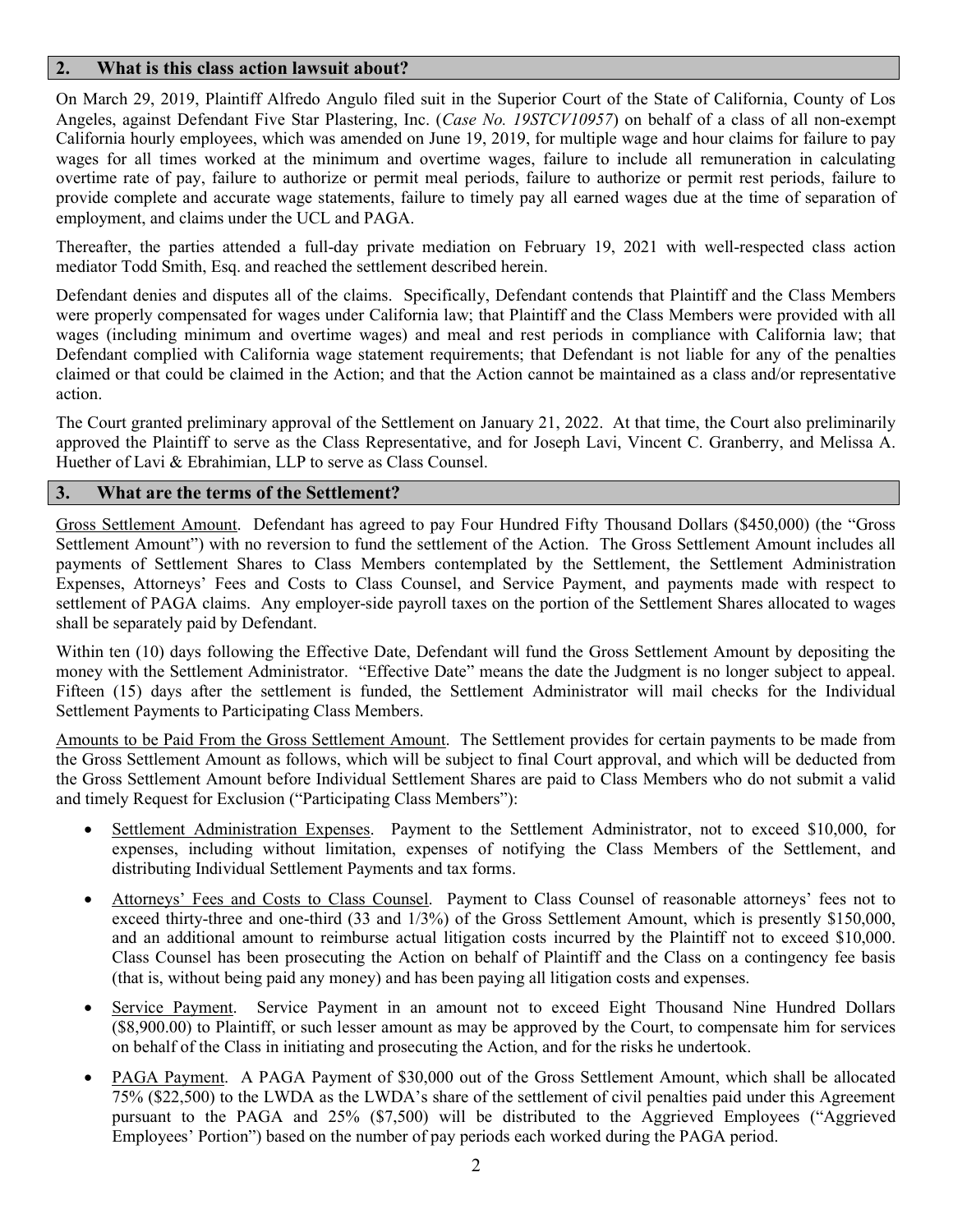Calculation of Payments to Class Members. After all of the payments of the court-approved Service Payment, the Attorneys' Fees and Costs, the PAGA Payment, and the Settlement Administration Expenses are deducted from the Gross Settlement Amount, the remaining portion, called the "Net Settlement Amount", shall be distributed as Settlement Shares to the Participating Class Members. The Net Settlement Amount is estimated to be approximately \$, based upon the above proposed deductions. The Settlement Administrator will pay a Settlement Share from the Net Settlement Amount to each Participating Class Member. The Settlement Share for each Participating Class Member will be calculated as follows: (by dividing the Net Settlement Amount by the number of Workweeks of all Participating Class Members to yield a "Weekly Settlement Value"; and then multiplying the Weekly Settlement Value by each individual Participating Class Member's number of Workweeks. Settlement Shares will be reduced for the employee's share of taxes and withholdings, and the net payment to each Participating Class Member is the "Individual Settlement Payment."

Calculations of Payments to Aggrieved Employees. The Aggrieved Employees' Portion will be paid to the Aggrieved Employees based on their pay periods during the PAGA Period. The Individual PAGA Payment for each Aggrieved Employee will be calculated as follows: (by dividing the Aggrieved Employees' Portion by the number of pay periods worked by all Aggrieved Employees; and then multiplying the result by each individual Aggrieved Employees' number of pay periods.

If the Settlement is approved by the Court and you do not exclude yourself, you will automatically be mailed a check for your Individual Settlement Payment and Individual PAGA Payment (if applicable) to the same address as this Notice. You do not have to do anything to receive a payment. If your address has changed, you must contact the Settlement Administrator to inform them of your correct address to ensure you receive your payment.

Tax Matters. The Settlement Shares will be allocated as follows: ten percent (10%) allocated to wages ("Wage Portion"); forty-five percent (45%) allocated to penalties, and forty-five percent (45%) allocated to interest (the latter two, "Non-Wage Portion"), such that the wages portion shall be characterized as W-2 income and the Non-Wage Portion allocated to penalties and interest shall be characterized as 1099 income. Individual PAGA Payments issued to Aggrieved Employees will be allocated as One Hundred Percent (100%) non-wage penalties and will be reported on an IRS Form 1099. Neither Class Counsel nor Defendant's Counsel intend anything contained in this Notice to constitute advice regarding taxes or taxability. The tax issues for each individual are unique to him/her, and each individual may wish to consult a tax advisor concerning the tax consequences of the payments received under the Settlement.

Conditions of Settlement. This Settlement is conditioned upon the Court entering an order granting final approval of the Settlement and entering the Judgment.

## 4. What Do I Release Under the Settlement?

Released Class Claims. Upon the date the Court enters a judgment order granting final approval of the Settlement and upon full funding of the Gross Settlement Amount, all Class Members who do not timely submit a valid Request for Exclusion do and will be deemed to have fully, finally, and forever released, settled, compromised, relinquished and discharged any and all of the Released Parties of and from any and all Released Claims accruing during the Class Period. Class Members who exclude themselves from the Settlement but are Aggrieved Employees will still receive their Individual PAGA Payment and will release the Released Claims pertaining to PAGA.

"Released Claims" means all claims and causes of action that were asserted or reasonably could have been asserted against the Released Parties in the Operative Complaint, as well as any claims that could have been asserted in the Action based on the facts, legal theories, or causes of action alleged in the Operative Complaint and any actual or proposed amendment thereto, including but not limited to: (a) failure to pay minimum wages for all hours worked; (b) failure to pay overtime wages for all time worked at overtime rate; (c) failure to include all remuneration when calculating the overtime rate of pay; (d) failure to provide compliant meal breaks and to provide premium pay in lieu thereof; (e) failure to provide compliant rest breaks and to provide premium pay in lieu thereof; (f) failure to provide complete, accurate, or properly formatted wage statements; (g) waiting time penalties; (h) unfair business practices claims; (i) PAGA as to said claims and facts alleged in the Operative Complaint; (j) any other claims or penalties under the wage and hour laws pleaded in the Operative Complaint; and (k) all damages, penalties, interest and other amounts recoverable under said causes of action or legal theories of relief under California and federal law, to the extent permissible, including but not limited to the California Labor Code, the applicable Wage Orders, and the California Business and Professions Code section 17200, et seq.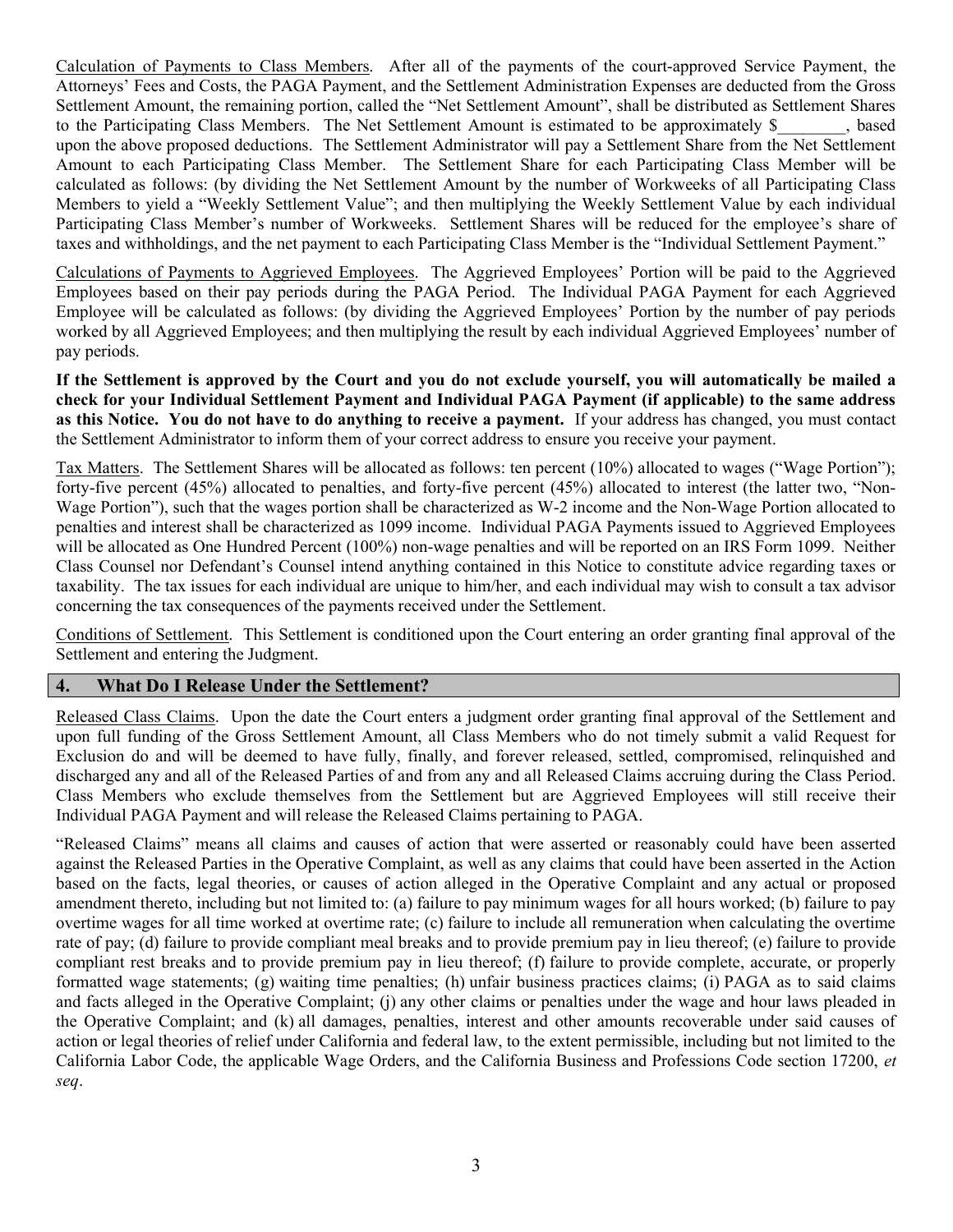"Released Parties" means Five Star and all of Five Star's current or former parent companies, subsidiary companies and/or related companies, partnerships, joint ventures, and/or staffing agencies, customers, and, with respect to each of them, all of their and/or such related entities' predecessors and successors, and, with respect to each such entity, all of its past, present, and future employees, direct and/or indirect officers, partners, principals, members, managers, consultants, directors, stockholders, owners, including but not limited to Tom Blythe, representatives, assigns, attorneys, agents, insurers, employee benefit programs (and the trustees, administrators, fiduciaries, and insurers of such programs), and any other persons acting by, through, under, or in concert with any of the persons or entities listed herein, and their successors.

Released PAGA Claims: Upon the date the Court enters a judgment order granting final approval of the Settlement and upon full funding of the Gross Settlement Amount, each Aggrieved Employee hereby fully, finally, and forever releases and discharges each and every one of the Released Parties from all PAGA claims, arising in whole or in part, during the PAGA Period, which in any manner: (a) derive from any of the foregoing Released Class Claims; or (b) in any manner arise out of any of the other facts or legal theories alleged or asserted in: (i) the Action, whether formally raised in the operative complaint or (ii) Plaintiff's PAGA letter to the LWDA on March 27, 2019 letter ("Released PAGA Claims").

This means that, if you do not timely exclude yourself from the settlement, you cannot sue, continue to sue, or be a part of any other lawsuit against Defendant and any other of the Released Parties about the Released Class Claims or Released PAGA Claims resolved by this Settlement. It also means that all of the Court's orders in the Action will apply to you and legally bind you.

## 5. How much will my payment be?

Defendant's records reflect that you worked << > > > weeks for Defendant as a non-exempt employee in California during the Class Period.

Based on this information, your estimated Settlement Share is << \_\_\_\_\_\_>>.

Defendant's records reflect that you worked << \_\_\_\_> pay periods for Defendant as a non-exempt employee in California during the PAGA Period.

Based on this information, your estimated Individual PAGA Payment is  $\ll$   $\gg$ .

If you wish to challenge the information set forth above, then you must submit a written letter to the Settlement Administrator that: (a) contains the case name and number of the Action, (b) is signed by you, (c) contains the full name, address, telephone number, and the last four digits of your Social Security Number, (d) clearly states that you dispute the number of Workweeks credited to you and what you contend is the correct number to be credited to you, (e) includes information and/or attaches documentation demonstrating that the number of Workweeks that you contend should be credited to you are correct, and (f) is returned by mail to the Settlement Administrator at the address provided in this Notice, postmarked on or before April 1, 2022.

## 6. How can I get a payment?

To get money from the settlement, you do not have to do anything. A check for your Individual Settlement Payment will be mailed automatically to the same address as this Notice. If your address is incorrect or has changed, you must notify the Settlement Administrator. The Settlement Administrator is: Phoenix Settlement Administrators, (800) 523-5773.

The Court will hold a Final Approval Hearing on May 24, 2022, at 11:00 a.m. to decide whether to approve the Settlement. If the Court approves the Settlement and there are no objections or appeals, payments will be mailed approximately four months after this hearing. If there are objections or appeals, resolving them can take time, usually more than a year. Please be patient.

#### 7. What if I don't want to be a part of the Settlement?

If you do not wish to participate in the Settlement, you may exclude yourself from the Settlement or "opt out." If you opt out, you will not receive an Individual Settlement Payment from the Settlement, and you will not be bound by the Settlement, which means you will retain the right to sue Defendant for Released Claims. If you are an Aggrieved Employee, you will still receive an Individual PAGA Payment and release the Released PAGA Claims.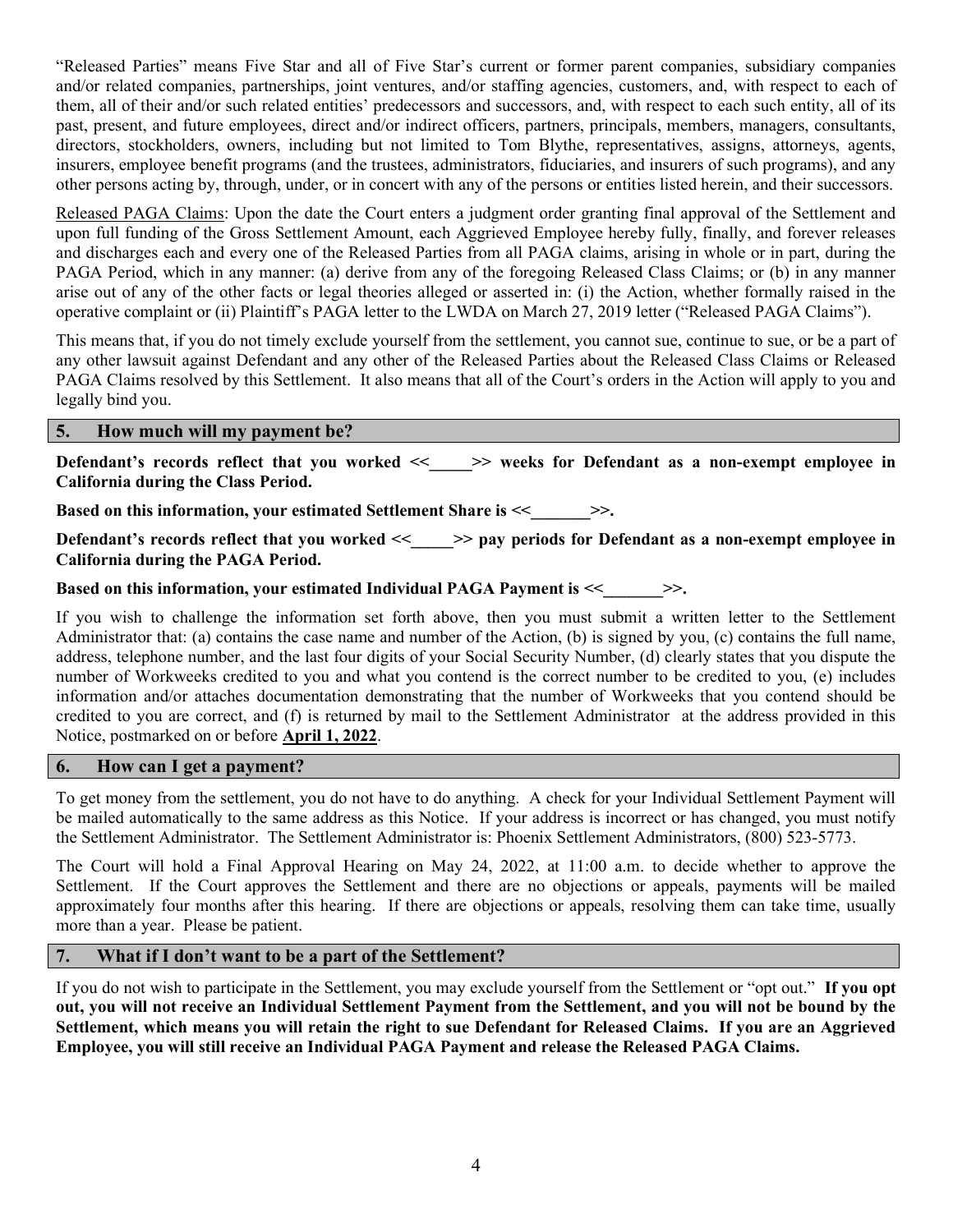To opt out, you must mail or fax to the Settlement Administrator, a written request to opt-out postmarked or fax-stamped no later than April 1, 2022. The request to opt-out must be received by the Settlement Administrator and must state in substance: (a) must contain the name, address, telephone number and the last four digits of the Social Security number of the person requesting exclusion; (b) must be signed by the Class Member; (c) must contain the case name and number of the Action; and (d) contain a typewritten or handwritten notice stating that you wish to opt out.

The address for the Settlement Administrator is Phoenix Settlement Administrators, P.O. Box 7208, Orange, CA 92863. Written requests for exclusion that are postmarked after **April 1, 2022**, or are incomplete or unsigned will be rejected, and those Class Members will remain bound by the Settlement and the release described above.

### 8. How do I tell the Court that I don't agree with the Settlement?

Any Class Member who has not opted out (i.e., Participating Class Member) and believes that the Settlement should not be finally approved by the Court for any reason may object to the proposed Settlement, the attorneys' fees, the costs and/or the enhancement award, either in writing or in person. Objections that are in writing should state: (a) the case name and number of the Action; (b) the objector's full name, signature, address, and telephone number, (c) a written statement of all grounds for the objection accompanied by any legal support for such objection, and (d) copies of any papers, briefs, or other documents upon which the objection is based. A Class Member may also appear at the Final Approval hearing, either in person or through his or her own attorney, if he or she wishes to object to the Settlement.

All written objections must be mailed to the Settlement Administrator at Phoenix Settlement Administrators, P.O. Box 7208, Orange, CA 92863, no later than April 1, 2022.

To object to the Settlement, you must not opt out, and if the Court approves the Settlement despite your objection, you will be bound by the terms of the Settlement in the same way as Participating Class Members who do not object, and you will still be mailed a check for your Individual Settlement Share.

You may appear at the Final Approval Hearing in person and present your objection regardless of whether you submitted a written objection. Please note the following if you decide to come to Court for the final approval hearing:

- All persons entering any courthouse regardless of vaccination status shall wear a face mask over both the nose and mouth while in public areas of the courthouse, including courtrooms. Children under the age of two (2) are exempt from the order. Court employees must wear masks that meet the Cal/OSHA requirements. Individuals with a physical or mental health impairment or disability who seek an exemption from the face mask requirement must contact the ADA liaison at the courthouse prior to their appearance to request a reasonable accommodation pursuant to the Americans with Disabilities Act or Rule 1.100 of the California Rules of Court. A list of ADA liaisons is available at www.lacourt.org/ada/adahome.aspx. Individuals who decline or refuse to wear a face mask without a court order exempting them from the mask requirement will be denied entry to the courthouse and/or courtroom. Individuals who remove their face masks after entering the courthouse or courtroom will be reminded to wear them. If they refuse, they may be denied services, may have their legal matters rescheduled, and/or will be asked to leave the courthouse or courtroom immediately. Persons who refuse to leave voluntarily will be escorted out of the courthouse and/or courtroom by Los Angeles County Sheriff's Department personnel. Including courtrooms
- The Court encourages persons seeking services from the Clerk's Office, court support services, and/or the Self-Help Centers to schedule an appointment. The telephone numbers to schedule appointments for each courthouse are listed at courthouse entrances and are posted on the Court's website, www.lacourt.org.
- All persons are encouraged to use hand sanitizer when entering the courthouse, practice good handwashing hygiene, and cover their nose and mouth when coughing or sneezing, preferably with a tissue.